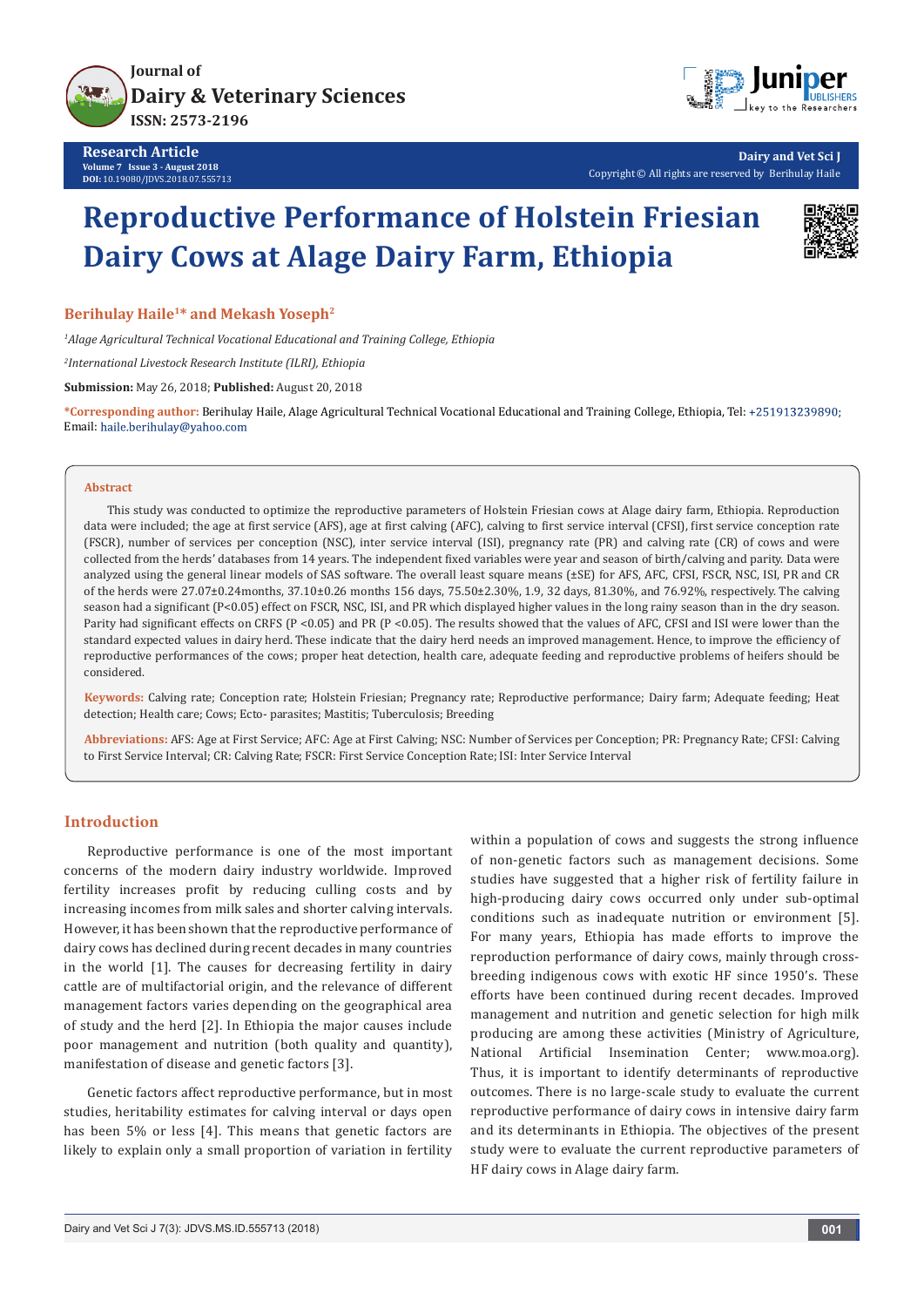# **Materials and Methods**

## **Ethics Statement**

Animal Care and Use Committee approval was not obtained for this retrospective study because all the data used were included recorded data from the farm of HF dairy cow in Alage, Ethiopian.

# **The Study Area**

The study was conducted at Alage dairy farm which is located at 217km Southwest of Addis Ababa on the way to Hawassa city. Geographically the study site is located at about 380 30' East and 70 30' North at an altitude of 1600 meters above sea level. The area is characterized by mild subtropical weather with the minimum and maximum temperature ranging from 11°C to 29°C. The area experiences bimodal rainfall distribution with annual average of 700-900mm. The rainfall pattern is bimodal over the months; average moisture is 56%. The three defined seasons based on rainfall distribution are: short rainy season (March- April); long rainy season (June to September) and long dry season (October - February).

## **Dairy Cattle Management**

The dairy cattle are managed with dairy cattle management system and the feed stuff includes hay, green feed and concentrates at Alage Ethiopia. Dairy cows receive a daily maintenance ration of about 2kg concentrate with an additional production ration of up to 1/2kg per kg of milk yield. Cows over seven months pregnancies are provided with up to 4kg concentrates per day. Newborn calves suckle their dams until five days from birth to get colostrum. Thereafter they are bucket fed and the amount varies according to age. From 5 to 35 days of age calves receive up to 5 liters of milk per day, from 35 to 65 days of age to 4 liters and from 85 to 100 days of age up to 2 liters. Besides, they are given about one liter of milk per day until they are weaned at the age of 120 days.

## **Breeding Operation**

The Alage dairy farm was established in 1983 with 300 females and 4 males of HF breed which came from a few of private dairy farms around Stella, Holetta, and private dairy farms around Addis Ababa. The parent stock of HF was imported from Stella, Holetta, and Addis Ababa. The aim of the farm was milk production. The breeding weight for heifers in the farm is 300kg. Rest period allowance for cows is 45 to 60 days. Cows are culled if they require greater than 5 insemination services per conception and have serious mastitis infections. Male calves are not selected for future breeding purpose and are culled at 3 months age. Regular preventive treatments were administered against prevalent endo- and ecto- parasites. Mastitis, Tuberculosis and Abortion, were common on clinical case book records.

## **Data Collection Procedure**

A retrospective study was carried out to evaluate reproductive performances of HF dairy cows. The data were collected from 1999 to 2013 and included calving dates, dates of first and subsequent artificial insemination. Information were collected to estimate; the age at first service, age at first calving, first service conception rate, number of services per conception, calving to first service interval, inter service interval, calving rate and pregnancy rate. Close observation and secondary recorded data were used to assess management practice of the farm. The parameters were estimated as follows:

a. Age at first service the number of days from birth to the date of first service.

b. Age at first calving was obtained by the number of days from birth to the date of Calving

c. Calving to first service interval was calculated as the number of days from calving to the date of first insemination service.

d. First service conception rate was obtained by determining the percentage of cows/heifers that become pregnant at the first insemination after calving. Cows that become pregnant by the first service designated were reported as 100% FSCR, whereas, cows required more than one service became pregnant 0% FSCR.

e. Inter service interval was determined as the number of days between two successive services through lactation of cow with repeated services.

f. Number of services per conception was determined as the number of services required for successful conception from breeding records.

g. Pregnancy rate was represented as the ratio of conception number to the number of services, which was expressed as percentage. Cows that became pregnant at the first service designated were recorded as 100% PR, whereas, cows given 2, 3, 4, and 5 services were reported for 50, 33.3, 25 and 20% PR, respectively.

h. Calving rate was determined as number of calf born per cow per year

## **Data Analysis**

The data collected were entered Microsoft excel software for preliminary assessment of data distribution. The fixed effects in the study were year of birth/calving, season of birth/calving and parity. Three seasons were established based on weather and climatic conditions of the area: June to September as long rain season, March to May as short rainy season and October to February as dry season. Since there were no sufficient recorded data, year of calving/birth were categorized into seven years: year-1 (1999-2000), year-2 (2001-2002), year-3 (2003-2004), year-4 (2005-2006), year-5 (2007-2008), year-6 (2009-2010) and year-7 (2011 -2013). Six parities were considered since only few cows that had completed more than 6 lactations. After preliminary assessment the data were subjected to analysis of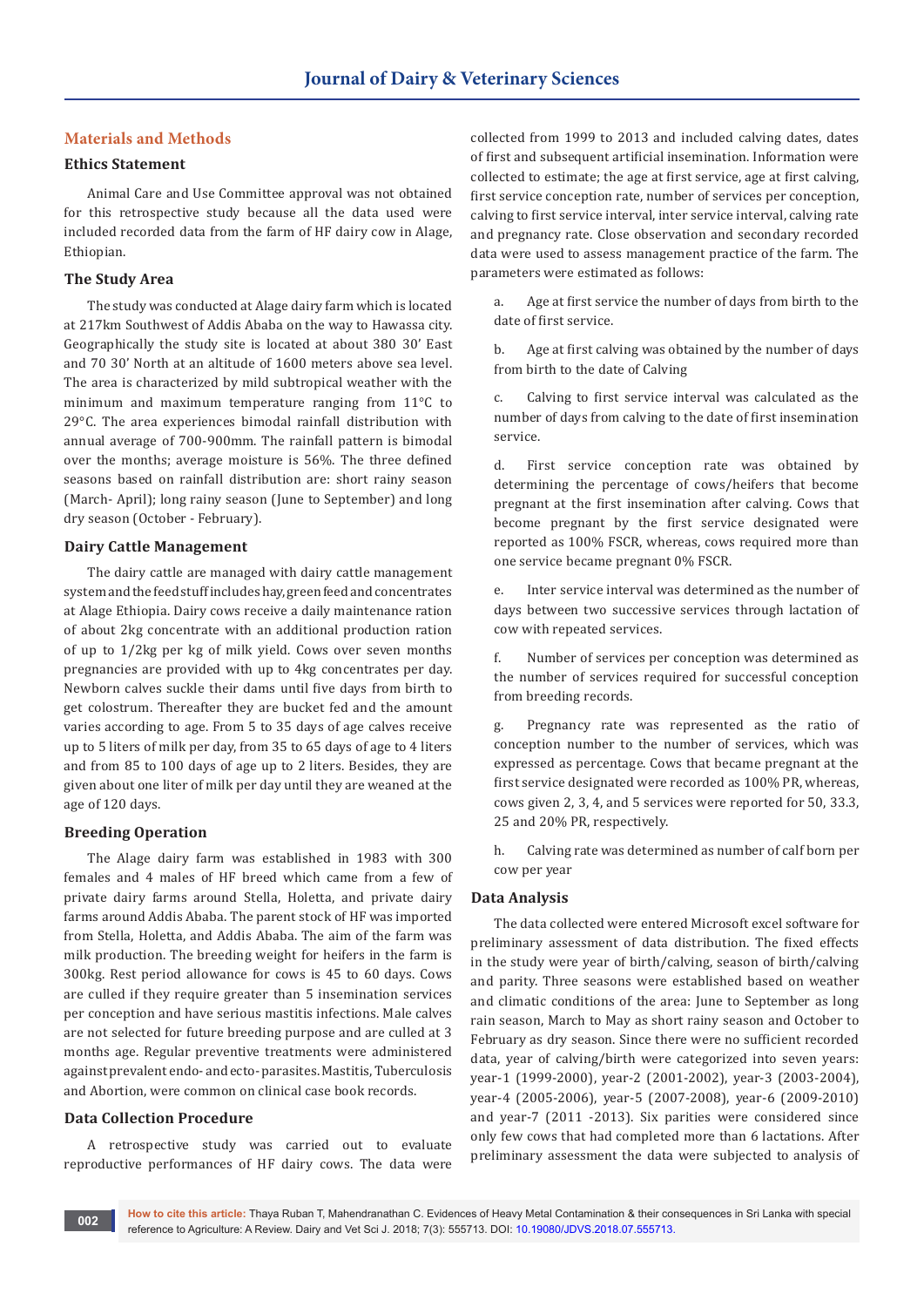variance using the General Linear Models of SAS [6]. The model was: -

 $Y_{ijklm} = \mu + YR_j + S_k + PI + e_{ijklm}$ 

Where:

 $Y_{ijklm}$  = the m<sup>th</sup> record (AFC, AFS CFSI, CR, FSCR, ISI, NSC and PR) of i<sup>th</sup> cow in lth parity, j<sup>th</sup> year of calving,  $k<sup>th</sup>$  season of calving.

 $\mu$  = overall mean

YR<sub>j</sub> = the fixed effect of j<sup>th</sup> year of calving (j=1, 2, 3...7; 1=1999-2000; 2 = 2001-2002.......7= 2011-2013)

 $S_k$  = the fixed effect of  $k<sup>th</sup>$  season of calving (k =1, 2, 3; 1= dry season (Oct-Feb.); 2=short rainy season (March-May); 3= Long (main) rainy season (June-Sept.)

 $P_1$  = the fixed effect of lth parity (l=1, 2, 3, 4, 5, 6 and above)

 $e_{i,j,km}$  = random residual error term

## **Results**

# **Age at First Service (AFS) and Age at First Calving (AFC)**

 The AFS is the age at which heifers attain body condition and sexual maturity for accepting service for the first time whereas; AFC is the age at which heifers calve for the first time. The average means for AFS and AFC for HF dairy cows in the study area were 27 and 37 months, respectively (Table 1). The analysis of variance showed that both AFS and AFC were significantly (p<0.001) influenced by years of birth, but not by seasons of birth (p>0.05). The present result showed AFS and AFC were shorter for cows in year 2011 - 2013 but longer in year 1999- 2000.

**Table 1:** Least square means (LSM) for Age at first service and Age at first calving of Holstein Frisian cows at Alage dairy farm.

| <b>Age at First Service</b> |                   | <b>Age at First Calving</b>    | <b>Age at First</b><br>Calving |
|-----------------------------|-------------------|--------------------------------|--------------------------------|
| <b>Variables</b>            |                   | (month)                        | (month)                        |
|                             | N<br>$LSM \pm SE$ |                                | $LSM \pm SE$                   |
| Overall mean                | 189               | $27.07 \pm 0.24$               | $37.10 \pm 0.26$               |
| Years of birth              |                   | ***                            | ***                            |
| 1999-2000                   | 44                | $29.66 \pm 0.50$ <sup>a</sup>  | $39.81 \pm 0.54$ <sup>a</sup>  |
| 2001-2002                   | 30                | $27.10\pm0.63^b$               | $36.79 \pm 2.76$ <sup>b</sup>  |
| 2003-2004                   | 15                | $28.62 \pm 0.87$ <sup>ab</sup> | $39.80 \pm 3.90$ <sup>ab</sup> |
| 2005-2006                   | 22                | $26.59 \pm 0.72$ bc            | $36.60 \pm 3.00^b$             |
| 2007-2008                   | 42                | $27.60 \pm 0.53$ <sup>ab</sup> | $37.35 \pm 3.86^b$             |
| 2009-2010                   | 26                | $27.16 \pm 0.66^b$             | $37.30 \pm 2.73$ <sup>b</sup>  |
| 2011-2013                   | 10                | $22.79 \pm 1.28$ c             | $32.33 \pm 0.92$ <sup>c</sup>  |
| Seasons of birth            | ns                |                                | ns                             |
| Dry season                  | 89                | 27.76±0.39                     | $37.58 \pm 0.42$               |

a-cLSmean with different superscripts in the same column for the same effects are significantly different;

\*\*\* =  $p < 0.001$ : \*\* =  $p < 0.01$ : \* =  $p < 0.05$ ; ns: Not Significant: N: Number of observation; SE: Standard Error.

# **Calving to First service Interval (CFSI) and First Service Conception Rate (FSCR)**

The CFSI is the average number of days from calving to the day of first insemination served; but, FSCR is the percentage of females pregnant after first breeding or the ratio of animals confirmed pregnant at the first service to the number of cows bred. The average means for CFSI and FSCR for Holstein Frisian dairy cows in the study area were 156 days and 75.50±2.30%, respectively (Table 2).

|  |                           |  |  | <b>Table 2:</b> Least square means for Calving to First service Interval |  |
|--|---------------------------|--|--|--------------------------------------------------------------------------|--|
|  |                           |  |  | (CFSI) and First Service Conception Rate (FSCR) of Holstein Frisian      |  |
|  | cows at Alage dairy farm. |  |  |                                                                          |  |

|                       |     | CFSI (days)                     | (FSCR %) |                                |  |
|-----------------------|-----|---------------------------------|----------|--------------------------------|--|
| <b>Variables</b>      | N   | $LSM\pm SE$                     | N        | <b>LSM±SE</b>                  |  |
| Overall<br>mean       | 322 | $155.52 \pm 4.43$               | 366      | 75.50±2.30                     |  |
| Year of<br>Calving    |     | ***                             |          | ***                            |  |
| 1999-2000             | 14  | 193.25±22.98 <sup>a</sup>       | 16       | $12.93 \pm 16.01$ <sup>b</sup> |  |
| 2001-2002             | 17  | 186.22±20.26 <sup>a</sup>       | 15       | $13.29 \pm 11.78$ <sup>b</sup> |  |
| 2003-2004             | 34  | 173.55±15.44 <sup>a</sup>       | 52       | 24.50±7.80 <sup>b</sup>        |  |
| 2005-2006             | 22  | 164.17±11.17 <sup>a</sup>       | 27       | $62.19 \pm 4.25$ <sup>a</sup>  |  |
| 2007-2008             | 57  | 172.54±17.77 <sup>a</sup>       | 68       | 80.34±5.79 <sup>a</sup>        |  |
| 2009-2010             | 58  | $105.64 \pm 10.72$ <sup>b</sup> | 58       | 68.99±5.97 <sup>a</sup>        |  |
| 2011-2013             | 120 | $93.27 \pm 7.91$ <sup>b</sup>   | 130      | 92.07±8.92 <sup>a</sup>        |  |
| Season of<br>Calving  |     | ns                              |          | ns                             |  |
| Dry season            | 143 | 164.09±8.86                     | 149      | 45.60±5.16                     |  |
| Short rainy<br>season | 83  | 160.40±10.92                    | 92       | $50.22 \pm 6.22$               |  |
| Long rainy<br>season  | 96  | 142.07±9.80                     | 125      | $56.02 \pm 5.39$               |  |
| Parity                |     | ns                              |          | ***                            |  |
| 1                     | 173 | 173.15±18.48                    | 188      | $23.18 \pm 5.88$ <sup>c</sup>  |  |
| $\overline{c}$        | 73  | 158.72±10.20                    | 74       | 36.91±3.86bc                   |  |
| 3                     | 41  | 150.02±13.33                    | 36       | 51.94±8.14ab                   |  |
| 4                     | 31  | 143.31±15.59                    | 28       | 71.113±11.01 <sup>a</sup>      |  |
| 5                     | 22  | 150.49±18.32                    | 21       | 75.32±10.31 <sup>a</sup>       |  |
| 6 and above           | 22  | $157.43 \pm 7.42$               | 19       | $45.23 \pm 8.95^b$             |  |

a-cLSmean with different superscripts in the same column for the same effects are significantly different; \*\*\* =  $p$ <0.001; \*\* =  $p$ <0.01; \* = p<0.05; ns: Not Significant; N: Number of Observation; SE: Standard Error.

Year of calving had significant (p<0.001) effect on both CFSI and FSCR. The mean CFSI was significantly (p<0.001) longest for cows that calved in year 1, 2, 3, 4 and 5 compared to year 6 and 7. The FSCR was significantly (p<0.001) lower in year 1, 2 and 3 whereas, an increasing trend was observed from year 4 onwards. Parity had significant (p<0.001) effect on FSCR but not on CFSI. The mean FSCR was lower in parity 1, 2, and 6 but higher at parity 3, 4 and 5.

**How to cite this article:** Thaya Ruban T, Mahendranathan C. Evidences of Heavy Metal Contamination & their consequences in Sri Lanka with special reference to Agriculture: A Review. Dairy and Vet Sci J. 2018; 7(3): 555713. DOI: [10.19080/JDVS.2018.07.555713.](http://dx.doi.org/10.19080/JDVS.2018.07.555713) **<sup>003</sup>**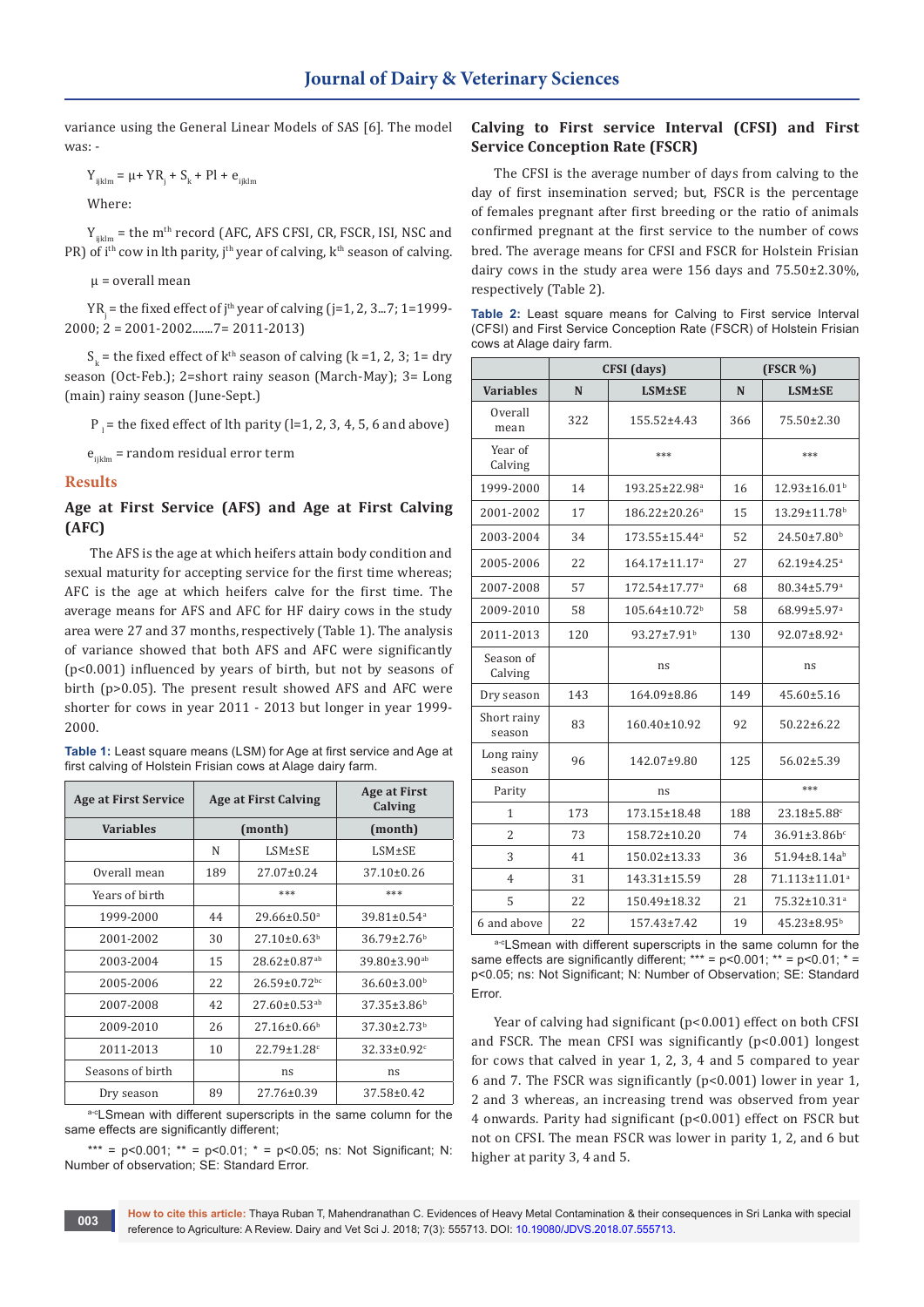# **Number of service per conception (NSC) and Inter Service Interval (ISI)**

The NSC is the number of services (natural or artificial), required for successful conception. The number of inseminations required to produce a live calf is one of the most useful parameters of reproductive efficiency which mainly depends on the breeding system used. Inter service interval is the interval of days between two successive services. The overall mean value for NSC and ISI of HF cows in this study was 1.9 and 32 days, respectively (Table 3).

**Table 3:** Least square means for Number of service per Conception (NSC) and Inter Service Interval (ISI) for Holstein Frisian cows at Alage Dairy farm.

|                       |     | <b>NSC</b>                   | ISI (days)   |                               |  |
|-----------------------|-----|------------------------------|--------------|-------------------------------|--|
| <b>Variables</b>      | N   | <b>LSM±SE</b>                | N            | <b>LSM±SE</b>                 |  |
| Overall<br>mean       | 352 | $1.92 \pm 0.48$              | 153          | 31.57±1.12                    |  |
| Year of<br>Calving    |     | ***                          |              | ***                           |  |
| 1999-2000             | 16  | $2.77 \pm 0.17$ <sup>a</sup> | 11           | $45.40 \pm 4.65$ <sup>a</sup> |  |
| 2001-2002             | 13  | $2.45 \pm 0.25$ <sup>a</sup> | $\mathbf{q}$ | 31.89±5.02 <sup>ab</sup>      |  |
| 2003-2004             | 42  | $2.57 \pm 0.34$ <sup>a</sup> | 25           | 35.01±3.47 <sup>ab</sup>      |  |
| 2005-2006             | 27  | $1.58 \pm 0.09^b$            | 9            | 32.50±4.95 <sup>ab</sup>      |  |
| 2007-2008             | 66  | $1.41 \pm 0.12$ <sup>b</sup> | 25           | 27.66±3.29 <sup>b</sup>       |  |
| 2009-2010             | 56  | $1.40 \pm 0.12^b$            | 23           | $26.37 \pm 3.13^b$            |  |
| 2011-2013             | 130 | $1.26 \pm 0.19^b$            | 51           | $24.25 \pm 2.39^b$            |  |
| Season of<br>Calving  |     | ns                           |              | $\ast$                        |  |
| Dry season            | 141 | $1.93 \pm 0.11$              | 73           | 33.36±2.27 <sup>a</sup>       |  |
| Short rainy<br>season | 91  | $1.89 \pm 0.13$              | 44           | $35.10 \pm 2.64$ <sup>a</sup> |  |
| Long rainy<br>season  | 120 | $1.94 \pm 0.11$              | 36           | 27.14±2.82h                   |  |
| Parity                |     | ***                          |              | ns                            |  |
| 1                     | 176 | $2.47 \pm 0.12$ <sup>a</sup> | 90           | 34.14±1.79                    |  |
| $\overline{c}$        | 74  | $2.15 \pm 0.08$ <sup>a</sup> | 29           | 35.30±2.81                    |  |
| 3                     | 35  | $1.90 \pm 0.19^{ab}$         | 10           | 32.99±4.81                    |  |
| $\overline{4}$        | 28  | $1.62 \pm 0.23$ <sup>b</sup> | 10           | 30.27±4.70                    |  |
| 5                     | 21  | $1.55 \pm 0.22$ <sup>b</sup> | 6            | 30.70±6.06                    |  |
| 6 and above           | 18  | $1.82 \pm 0.17$ <sup>b</sup> | 8            | 27.78±5.14                    |  |

a-cLSmean with different superscripts in the same column for the same effects are significantly different;  $*** = p < 0.001$ ;  $** = p < 0.01$ ;  $* = p < 0.05$ ; ns: Not Significant; N: Number of Observation; SE: Standard Error.

Year of calving and parity were significantly (p<0.001) influenced NSC, but season of calving had no effect. Number of service per conception was significantly higher in year 1, 2 and 3 but, lower from year 4 onwards. Similarly, NSC was higher in the 1st and 2nd parity while lower in the 4th and 5th parity. Year and season of calving was significant (p<0.001) effect on ISI but, parity had no effect.

# **Pregnancy Rate (PR) and Calving Rate (CR)**

Pregnancy rate is the percentage of animals serviced which become pregnant Evelyn [7]. However, CR was defined as the number of calves born per 100 services [8]. The overall mean PR and CR of the dairy herd was 81.30 and 76.92%, respectively Table 4. Season of calving and parity were significant ( $p \le$ 0.05) effect on PR, but not year of calving. Pregnancy rate was significantly higher during long rainy season compared to short and dry rainy seasons. The PR at the 5th parity was significantly higher than the 1st parity. On the other hand, CR was significantly  $(p < 0.001)$  affected by year of calving, but not by season of calving and parity.

**Table 4:** Least square means for Pregnancy Rate and Calving Rate (CR) of Holstein Frisian cows.

|                       | PR (%) |                          | CR (%)           |                          |  |
|-----------------------|--------|--------------------------|------------------|--------------------------|--|
| <b>Variables</b>      | N      | <b>LS±SE</b>             | N                | <b>LSM±SE</b>            |  |
| Overall<br>mean       | 362    | $81.30 \pm 1.38$         | 292              | 76.92±0.85               |  |
| Year of<br>Calving    |        | ns                       |                  | ***                      |  |
| 1999-2000             | 16     | 71.74±7.18               | 13               | 65.99±5.13 <sup>b</sup>  |  |
| 2001-2002             | 14     | 81.69±9.75<br>15         |                  | 76.38±5.68 <sup>ab</sup> |  |
| 2003-2004             | 52     | 79.07±4.53               | 25               | 72.01±3.37 <sup>ab</sup> |  |
| 2005-2006             | 27     | 85.04±5.45               | 27               | 71.66±3.14 <sup>ab</sup> |  |
| 2007-2008             | 68     | 83.95±3.54               | 63               | 75.55±2.09ab             |  |
| 2009-2010             | 56     | 83.49±3.63               | 57               | 85.56±2.08a              |  |
| 2011-2013             | 129    | 84.14±2.69               | 92               | $91.25 \pm 1.69a$        |  |
| Season of<br>Calving  |        | $\ast$                   |                  | ns                       |  |
| Dry season            | 147    | 78.10±3.15b              | 135              | 74.64±1.91               |  |
| Short rainy<br>season | 91     | 78.31±3.84b              | 75               | 77.97±2.35               |  |
| Long rainy<br>season  | 124    | 87.50±3.27a              | 82               | 78.14±2.12               |  |
| Parity                |        | $*$                      |                  | ns                       |  |
| 1                     | 186    | 72.05±2.31 <sup>b</sup>  | 123              | 74.51±1.52               |  |
| $\overline{c}$        | 74     | 77.29±3.67 <sup>ab</sup> | 66               | 74.56±2.22               |  |
| 3                     | 35     | 85.11±4.94 <sup>ab</sup> | 77.30±2.75<br>40 |                          |  |
| $\overline{4}$        | 28     | 84.75±5.64 <sup>ab</sup> | 81.09±3.25<br>27 |                          |  |
| 5                     | 21     | 89.96±6.26 <sup>a</sup>  | 20<br>76.14±3.74 |                          |  |
| 6 and above           | 18     | 78.66±7.20 <sup>ab</sup> | 16               | 77.89±4.13               |  |

a-cLSmean with different superscripts in the same column for the same effects are significantly different;  $*** = p<0.001$ ;  $** = p<0.01$ ;  $* = p<0.05$ ; ns: Not Significant; N: Number of Observation; SE: Standard Error.

# **Discussion**

## **Age at First Service**

The mean AFS (27 months) revealed in the present study is higher than the reported value of 24.9 and 25.6 months by Belay et al. & Hunduma [9,10] for crossbred cows at Jimma, and Asella,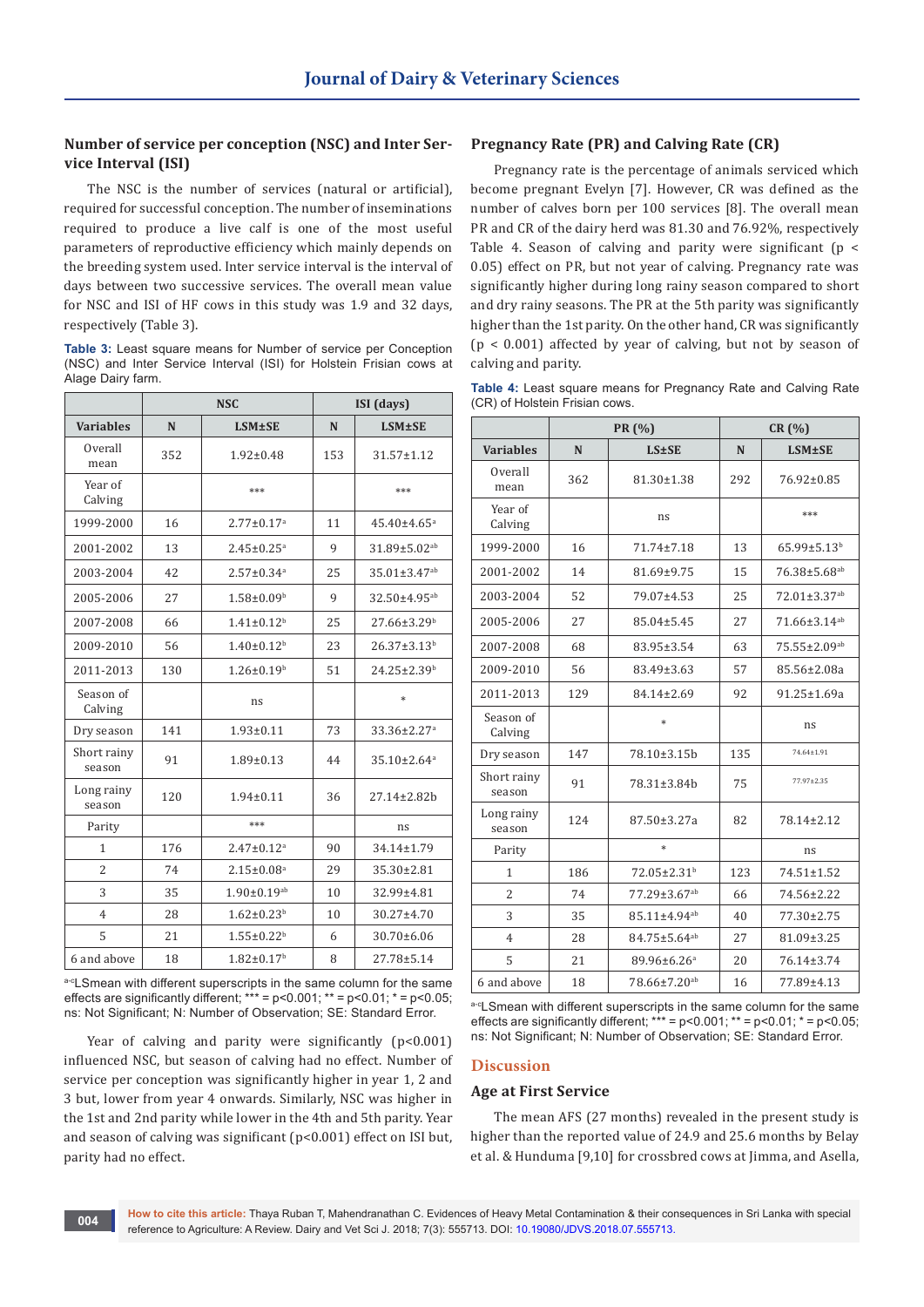respectively. However, Gebeyehu et al. [11] reported higher mean value of AFS 36.8 months. The significant effect of year of birth on AFS in this study was consistent with the findings of Mureda & Mekuriaw [12]. The reason for late age at first service in this study could be due to irregularities in management services and feed supply. Year and seasons of birth had no marked effect (p>0.05) on AFS; which could be consistent with the finding of Giday [13] on dairy cows.

## **Age at First Calving**

The mean AFC (37 month) obtained in the present study is higher than 30.7 months reported for HF cows by [14] in Egypt and 29.3 months reported by Ajili et al. [15] in Tunisia; however, lower than 39.2 months reported by Tadesse et al (2010) in central highland Ethiopia. The prolonged AFC of HF cows in the present study compared to literature could be attributed to factors such as poor nutrition and management practices including poor heat detection at the time of mating the heifers. A significant reduction in AFC from 39.8months (1999-2000 year) to 32.33 months (2011-2013 years) which may be indication of progressive improvement in management, replacement of heifers and also adaptation of HF breed to the prevailing tropical environment. An earlier AFC can reduce rearing costs due to decreased feed, labor and building costs. A similar study in previous economic analysis showed that reducing AFC from 25 to 24 or 21 months decreased replacement costs by 4.3% or 18% respectively [16]. Conversely increasing AFC to 29 months increased replacement costs by 14%. An increased AFC requires herds to keep more replacement heifers in order to maintain herd size, whilst reducing AFC allows surplus heifers to be sold, maximizing herd profitability.

## **Calving to First Service Interval**

The mean CFSI (156 days) obtained in the current study was higher than the value 111 and 115 days reported by [17,18] for HF breeds in Turkey and Central Highland Ethiopia, respectively. Similarly, this result is higher than the optimum recommended range of 75 to 90 days for well managed dairy farm [19]; however, lower than 175 and 184 days reported by Samsson & Mekonnen et al. [20,21] for crossbred dairy cows in central highland and Arsi-Negelle Ethiopia, respectively. Longer CFSI might be due in proper heat detection and in efficient AI skill. In addition, in the present study people involved in heat detection are only present at regular office hours when they should be present at very specific hours because the pattern of heat onset is variable. However, CFSI was linearly decreasing from year group 1 to year group 7. This might be an indication of progressive change in management system as year advances. The effect of year of calving on CFSI in the present study agreed with the result of Tadesse et al. & Gebregziabher et al. [18,19].

Tadesse et al. [18] stated that poor estrus detection by herdsman and poor estrus expression by dairy cows contributes to long CFSI. Although, under intensive modern dairy production system where animals are housed in the dairy barn (concrete floor) it is very difficult for the animal to adequately manifest behavioral oestrus including mounting activity.

# **First Service Conception Rate**

The estimated mean FSCR of 75.5%, in this study was higher than the values of 45.9, 46.6% and 46.7% which were reported by Mureda & Mekuriaw et al. [12,20,22], for cross breeds, respectively. However, lower than 78 % reported by Habtamu et al. [23] for Jersy cows at Wolaita Sodo dairy farm, Ethiopia. The FSCR was very low in year 1, 2, and 3 as compared to the other years; this might be indicating that there is improvement of herd management. Season of calving and parity number had significant (p<0.05) effect on FSCR this might be due to availability of green fodders. Similar findings were reported by Hammoud et al. [14] who associated improved fertility with optimal environmental temperature and available green fodder. Non-significant effect of season and parity number on FSCR was reported by Habtamu et al. [23]. Year of calving had no significant (p<0.001) effect on FSCR while Habtamu et al. & Hammoud et al. [14,23] reported a significant (p<0.001) effect on FSCR.

## **Number of Service Per-conception**

The number of services per conception (1.9) reported in the present study is higher than the range of 1.3 to 1.6 recommended as optimum for well managed dairy herd by however, lower than 2.2 obtained for HF cows in Tunisia [24]. Conversely, Tadesse et al. [18] reported 1.8 SPC which was comparable result to this study for HF dairy cattle in Central highland Ethiopia. The significantly (P< 0.05) effect of year observed in NSC in the present study could be related to the variation in feeding and management practices; this is in agreement with result of Mekonnen et al. [25]. Besides, proper and accurate heat detection is a key to efficient reproduction and four to five checks each day to determine the onset of true standing heat gives a better idea when to inseminate.

Number of services per conception tended to decrease significantly (p<0.05) with parity number until parity 5 but, slightly increase trend was observed at parity 5. The relative higher NSC for cows in latter parities (6 and above) is similar with NSC of 2.19 for parity 6 reported by [26]. Successful service depends on many factors such as quality of semen, skill of the inseminator, proper time of insemination and cows related factors. Season of conception had no significant effect on the NSC in this study. Similarly, absence of seasonal effects on NSC was reported by Tadesse et al. [18,27]. However, Gifawosen et al. [28] found a significantly less NSC in the wet season.

## **Inter Service Interval**

The overall mean (32 days) ISI recorded in the present study was higher than the recommended range of 18 to 24 days. Fikru [29] reported that a comparable value of 29.2 days. In contrast, Mekonnen et al.& Gebregziabher et al. [25,30] reported higher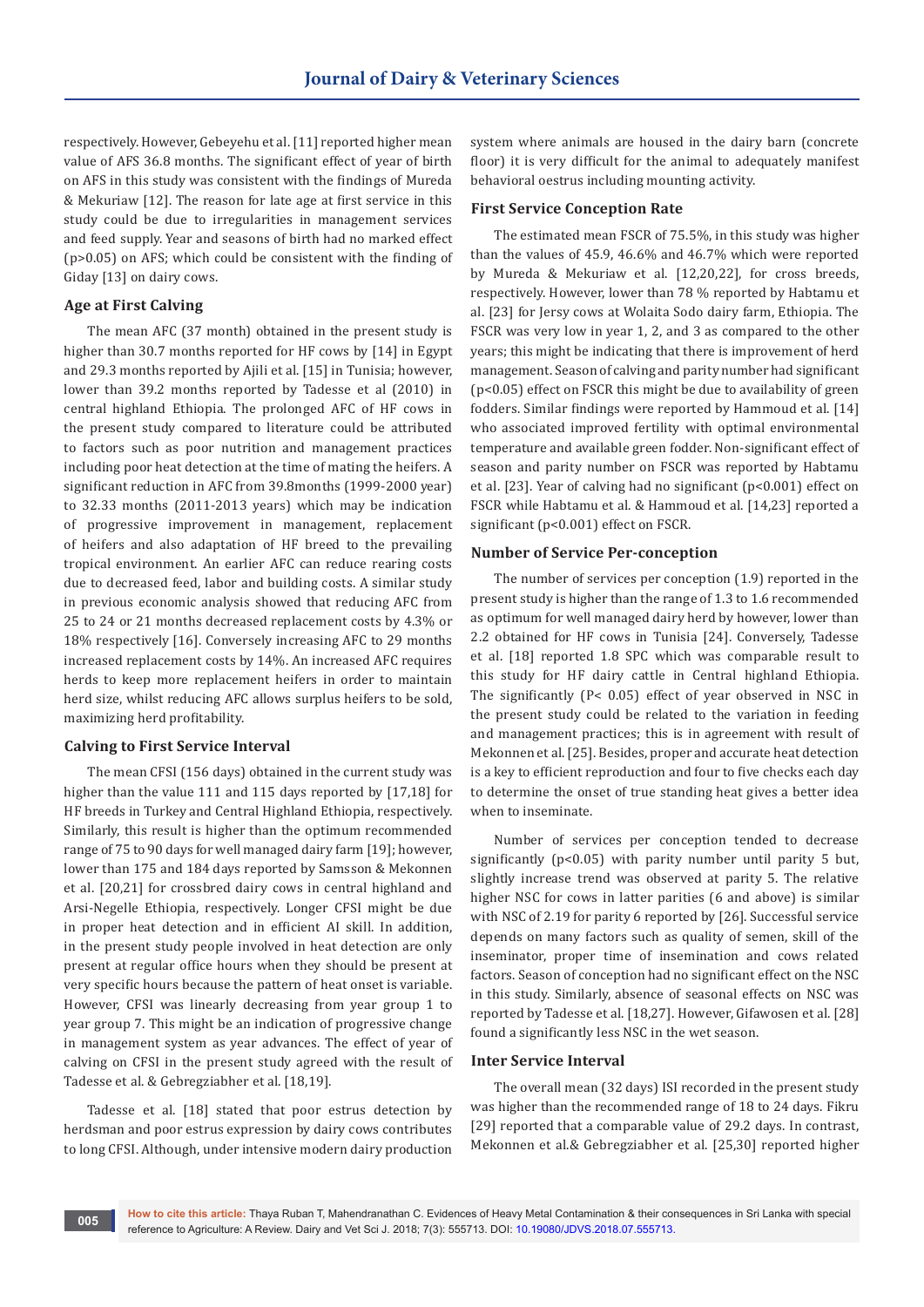value of 39.8 and 49.1 days for crossbred dairy cows in Arsi-Negelle and Bako, Ethiopia, respectively. The higher values of ISI may be due to improper heat detection, missed or silent heat, the presence of ovarian cyst or embryonic mortality and nutritional factors this is consistent with study. The ISI was significantly influenced by year of calving. It was long in the previous year group compared the recent years; this might be due to lack of consistent management such as heat detection and shortage of experienced inseminators. Furthermore, the result suggested that during recent year cows returning to heat after insemination were inseminated short after and efficiency of heat detection has been improved as well.

Season of calving had significant  $(p < 0.05)$  effect on ISI but parity had no influence. This might be due to the moderate climatic conditions and abundant green fodder available during this period. This is consistent with the report of Mekonnen et al. [21] which suggested that ISI might be affected by silent heat, the presence of ovarian cyst or embryonic mortality and higher ambient temperature.

## **Pregnancy Rate**

The overall mean (81.30%) PR obtained in the present study is within the optimum recommended range of 80 - 85% Evelyn (2001). Pregnancy rate of the current study was comparable with 79.3% reported by Yoseph et al. [31] for crossbred dairy cows in central highlands of Ethiopia. However, higher than 54.15% and 72.8% reported by Emebet & Haileyesus [32,33] for crossbred dairy cows in in Dire Dawa and Gonder, Ethiopia. Season of calving and parity were significant ( $p < 0.05$ ) effect on PR, but not year of calving. The PR was significantly higher during long rainy season compared to short and dry rainy seasons; this might be due to the moderate climatic conditions and abundant green fodder available. Similarly, PR at 5th parity was significantly higher than the 1st parity; this could be associated to delay on resumption of ovarian activities in the 1st parity. Azage [34] showed that during periods of adequate nutrition, fertility rates such as, pregnancy rates in Boran cows improved ranging from 80 to 94%. With respect to management practice, accurate diagnose and monitoring pregnancy status as early as possible after service and detection of non-pregnant animals before the first expected return to oestrus 18 to 24 days after service would be ideal [35].

## **Calving Rate**

In this study, the 76.92% mean of CR was within the optimum recommended range of 75 - 80% in well managed dairy herd and was higher than (ranged from of 56 to 62%) the report of Galato's [36] and 63.4% reported by Emebet for crossbred dairy cows. Year of calving were significantly ( $p < 0.001$ ) affected by CR, but not affected by season of calving and parity [37,38]. The CR during the last 6-7 years were significantly ( $p$ <0.001) higher than the previous years. The results suggested that the CR of the herd improved from year to year. This trend could be due to the improved management and better feeding over those years.

#### **Conclusion**

This study revealed that as year advance progressive management improvements in most of the detected reproductive variables were observed. However, CFSI and ISI were still below the optimum level recommended for profitable dairy herd this might be lack of proper heat detection, missed or silent heat, presence of ovarian cyst or embryonic mortality and nutritional factors. Since the result for number of service per conception is within the normal range that expected for modern dairy farm, poor expression of estrus, failure to detect estrus by AI technician or both may be the major causes for low reproduction performance of HF cows in the farm. This calls to give high attention to proper heat detection, well skilled AI technician and proper feeding. Furthermore, better reproductive health management is also required.

#### **Acknowledgement**

This study was financially supported by the Ministry of agriculture. The authors gratefully acknowledge to Alage dairy farm manager for the great cooperation offered during the period of study.

#### **References**

- 1. [Lopez-Gatius F \(2003\) Is fertility declining in dairy cattle? A](https://www.ncbi.nlm.nih.gov/pubmed/12620583)  [retrospective study in northeastern Spain. Theriogenology 60\(1\): 89-](https://www.ncbi.nlm.nih.gov/pubmed/12620583) [99.](https://www.ncbi.nlm.nih.gov/pubmed/12620583)
- 2. [Yaniz J, Lopez-Gatius F, Bech-sabat G, Garcia-Ispierto I, Serrano B, et](https://www.ncbi.nlm.nih.gov/pubmed/18803755)  [al. \(2008\) Relationships between milk production, ovarian function](https://www.ncbi.nlm.nih.gov/pubmed/18803755)  [and fertility in high-producing dairy herds in north-eastern Spain.](https://www.ncbi.nlm.nih.gov/pubmed/18803755)  [Reproduction in Domestic Animals 4: 38-43.](https://www.ncbi.nlm.nih.gov/pubmed/18803755)
- 3. [Dobson H, Smith R, Royal M, Knight Ch, Sheldon I \(2007\) The high](https://www.ncbi.nlm.nih.gov/pubmed/17688598)[producing dairy cow and its reproductive performance. Reproduction](https://www.ncbi.nlm.nih.gov/pubmed/17688598)  [in Domestic Animals 2: 17-23.](https://www.ncbi.nlm.nih.gov/pubmed/17688598)
- 4. [Haile-Mariam M, Bowman PJ, Goddard ME \(2003\) Genetic and](https://www.sciencedirect.com/science/article/pii/S0301622602001884)  [environmental relationship among calving interval, survival,](https://www.sciencedirect.com/science/article/pii/S0301622602001884)  [persistency of milk yield and somatic cell count in dairy cattle.](https://www.sciencedirect.com/science/article/pii/S0301622602001884)  [Livestock Production Science 80: 189-200.](https://www.sciencedirect.com/science/article/pii/S0301622602001884)
- 5. [Calus MP, Windig JJ, Veerkamp RF \(2005\) Associations among](https://www.ncbi.nlm.nih.gov/pubmed/15905447)  [descriptors of herd management and phenotypic and genetic levels of](https://www.ncbi.nlm.nih.gov/pubmed/15905447)  [health and fertility. Journal of Dairy Science 88: 2178-2189.](https://www.ncbi.nlm.nih.gov/pubmed/15905447)
- 6. SAS (Statistical Analysis System) (2008) SAS Institute Inc. Cary, NC, USA.
- 7. Evelyn CG (2001) Reproductive performance of crossbred cattle developed for milk production in the semi-arid tropics and the effect of feed supplementation. A PhD thesis submitted to University of Zimbabwe, p. 165.
- 8. Peters A, Ball PJ (1995) Reproduction in Cattle. (2<sup>nd</sup> edn), Blackwell Science Ltd. p. 1-75.
- 9. Belay Duguma, Yisehak Kechero, Janssens GPJ (2012) Productive and Reproductive Performance of Zebu X Holstein-Friesian Crossbred Dairy Cows in Jimma Town, Oromia, Ethiopia. Global Veterinarian 8 (1): 67-72.
- 10. [Hunduma Dinka \(2012\) Reproductive performance of crossbred dairy](http://www.academicjournals.org/article/article1379446194_Dinka.pdf)  [cows under smallholder condition in Ethiopia. International Journal of](http://www.academicjournals.org/article/article1379446194_Dinka.pdf)  [Livestock Production 3\(3\): 25-28.](http://www.academicjournals.org/article/article1379446194_Dinka.pdf)
- 11. Gebeyehu GA, Asmare, Asseged B (2005) Reproductive performances of Fogera cattle and their Holstien Friesian crosses in Andassa ranch,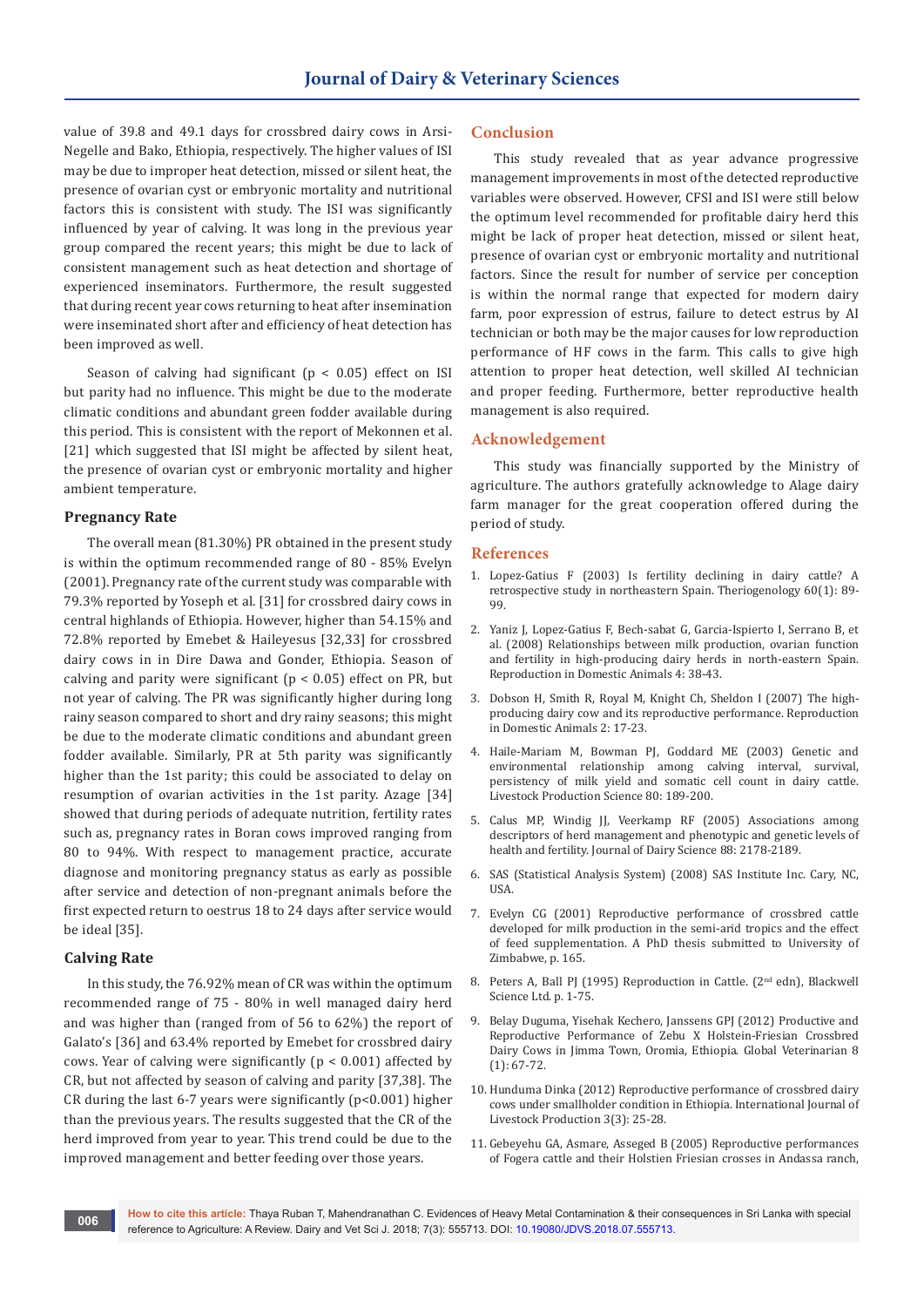Northwestern Ethiopia. Livestock research for Rural Development 17: 131.

- 12. Mureda E, Mekuriaw Zeleke Z (2007) Reproductive Performance of Crossbred Dairy Cows in Eastern lowlands of Ethiopia. Livestock Research for Rural Development 19: 161.
- 13. Giday Y (2001) Assessment of calf productivity and total herd life of Fogera cows at Andassa ranch in northwestern Ethiopia. MSc thesis, Alamaya University of Agriculture, Ethiopia, pp. 120.
- 14. Hammoud MH, El-Zarkouny SZ, Oudah EZM (2010) Effect of sire, age at first calving, season and year of calving and parity on reproductive performance of Friesian cows under semiarid conditions in Egypt. Archiva Zootechnica 13(1): 60-82.
- 15. Ajili N, Rekik A, Gara Ben, Bouraoui R (2007) Relationships among milk production, reproductive traits, and herd life for Tunisian Holstein-Friesian cows. African Journal of Agricultural Research 2(2): 047-051.
- 16. [Tozer PR, Heinrichs AJ \(2001\) What affects the costs of raising](https://www.ncbi.nlm.nih.gov/pubmed/11518308)  [replacement dairy heifers: A multiplecomponent analysis. Journal of](https://www.ncbi.nlm.nih.gov/pubmed/11518308)  [Dairy Science 84\(8\): 1836-1844.](https://www.ncbi.nlm.nih.gov/pubmed/11518308)
- 17. Cilek S (2009) Reproductive traits of Holstein cows raised at Polatlistat farm in Turkey. Journal of Animal and Veterinary Advance 8: 1-5.
- 18. Tadesse MJ, Thiengtham A, Pinyopummin, Prasanpanich S (2010) Productive and reproductive performance of Holstein Friesian dairy cows in Ethiopia. Livestock research for rural development. Volume 22: 2.
- 19. Gebregziabher Gebreyohannes, AzageTegegne, Diedhion ML, Hegde BP (2005) Days to first service, conception rate and service period of indigenous and crossbred cows in relation to postpartum body weight change at Bako, Ethiopia. Ethiopian Journal of Animal production 5(1): 83-90.
- 20. Samsson A (2001) Assessment of the Reproductive performance of Artificially inseminated cattle in and aroundAddis Ababa, DVM thesis, Addis Ababa University, Faculty of Veterinary Medicine, DebreZeit, Ethiopia.
- 21. Mekonnen T, Bekana M, Abayneh T (2010) Reproductive performance and efficiency of artificial insemination smallholder dairy cows/heifers in and around Arsi-Negelle, Ethiopia. Livestock Research for Rural Development 22: 3.
- 22. Belachew T (2003) Reproductive periformance and major related fertility problem in female cattle at Abornesa Ranch in centeral rift vally.DVM thesis, Addis Abeba veterinary factuality of veterinary Medicien Debre Zeyt, Ethiopia.
- 23. [Habtamu Lemma, Kelay Belihu, Desie Sheferaw \(2010\) Study on the](https://www.ajol.info/index.php/evj/article/view/63869)  [reproductive performance of Jersey cows at Wolaita Sodo dairy farm,](https://www.ajol.info/index.php/evj/article/view/63869)  [Southern Ethiopia. Ethiop. Vet J 14\(1\): 53-70.](https://www.ajol.info/index.php/evj/article/view/63869)
- 24. Ben Salem M, Djemali M, Kayouli C, Majdoub A (2006) A review of environmental and management factors affecting the reproductive performance of Holstein-Friesian dairy herds in Tunisia. Livestock Research for Rural Development 18: 4.
- 25. [Mekonnen Hailemariam, Keno Banjaw, Tefera Gebremeskel, Hiskias](https://www.ncbi.nlm.nih.gov/pubmed/8109059)  [Ketema \(1993\) Productivity of Boran cattle and their Friesian crosses](https://www.ncbi.nlm.nih.gov/pubmed/8109059)  [at Abernossa ranch, rift valley of Ethiopia. I. Reproductive performance](https://www.ncbi.nlm.nih.gov/pubmed/8109059)  [and preweaning mortality. Tropical Animal Health and Production.](https://www.ncbi.nlm.nih.gov/pubmed/8109059)

[25\(4\): 239-249.](https://www.ncbi.nlm.nih.gov/pubmed/8109059)

- 26. [Ray DE, Halbach TJ, Armstrong DV \(1992\) Season and lactation number](https://www.ncbi.nlm.nih.gov/pubmed/1460129)  [effects on milk production and reproduction of dairy cattle in Arizona.](https://www.ncbi.nlm.nih.gov/pubmed/1460129)  [Journal of Dairy Science 75\(11\): 2976-2983.](https://www.ncbi.nlm.nih.gov/pubmed/1460129)
- 27. [Asseged B, Birhanu M \(2004\) Survival analysis of calves and](https://www.ncbi.nlm.nih.gov/pubmed/15563027)  [reproductive performance of cows in commercial dairy farms in and](https://www.ncbi.nlm.nih.gov/pubmed/15563027)  [around Addis Ababa, Ethiopia. Tropical Animal Health and Production.](https://www.ncbi.nlm.nih.gov/pubmed/15563027)  [36\(7\): 663-672.](https://www.ncbi.nlm.nih.gov/pubmed/15563027)
- 28. Gifawosen Tessema, Alemu Geberewold, Azage Tegegne, Diediou ML, Hegde BP (2003) Study on reproductive efficiency of Boran and its crosses at Holetta research farm: Effect of genotype, management and environment. Ethiopian Journal of Animal Production. 3(1): 89-108.
- 29. Fikru S (1994) Behvioral and physical signs associated with oestrus of fogera cattle and evaluation of some aspect their reproductive performance. DVM thesis, Addis Abeba University, Facuality of veterinary Medicine, Debre Zeit, Ethiopia.
- 30. Gebregziabher Gebreyohannes, Azage Tegegne, Diedhiou ML, Hegde BP (2003) Reproduction efficiency of zebu and crossbred cows as measured by the inter-estrus and inter-service intervals at Bako, Ethiopia. pp. 111-118.
- 31. Yoseph S, Tenhagen BA, Merga B, Tesfu K (2003) Reproductive performance of crossbred dairy cows managed under different production systems in central highlands of Ethiopia. Tropical Animal Health and Production 35(6): 551-561.
- 32. Emebet Moreda (2006) Reproductive performance of dairy cows under urban dairy production systems in dire-dewa, Ethiopia. Ans. M.Sc. thesis Presented to the Department of Animal Sciences, School of Graduate Studies of Haramaya University, Ethipoia.
- 33. Haileyesus Abate (2006) Evaluation of artificial insemination service efficiency and reproductive performance of  $F_1$  friesian crosses in north Gonder zone, ethiopia. in M.Sc. Thesis Presented to the Department of Animal Sciences, School of Graduate Studies of Alemaya University, Ehiopia.
- 34. Azage T (1989) Reproductive development and function in zebu and crossbred cattle in Ethiopia. Australia: James Cook University, Dissertation, Ethiopia.
- 35. Lobago F, Bekana M, Gustafsson H, Kindahl H (2007) Longitudinal observation on reproductive and lactation performances of smallholder crossbred dairy cattle in Fitche, Oromia region, central Ethiopia, Tropical Animal Health and Production 39: 395-403.
- 36. Geleto A (1991) Effects of nutrition and partial suckling on lactation and reproductive<br>performance of primiparous Boran cows and performance of pri<br>on growth of their on growth of their progeny. DVM Thesis. FVM, AAU, Debre Zeit, Addis Ababa, Ethiopia.
- 37. Rhodes FM, McDougall S, Burke CR, Verkerk GA, Macmillan KL (2003) Invited review: treatment of cows with an extended postpartum anestrous interval. J Dairy Sci 86: 1876-1894.
- 38. Shiferaw Y, Tenhagen BA, Bekana M, Kassa T (2003) Reproductive Performance of Crossbred Cows in Different Production Systems in the Central High Lands of Ethiopia. Trop. Ani. Health and Prod 35: 551-561.